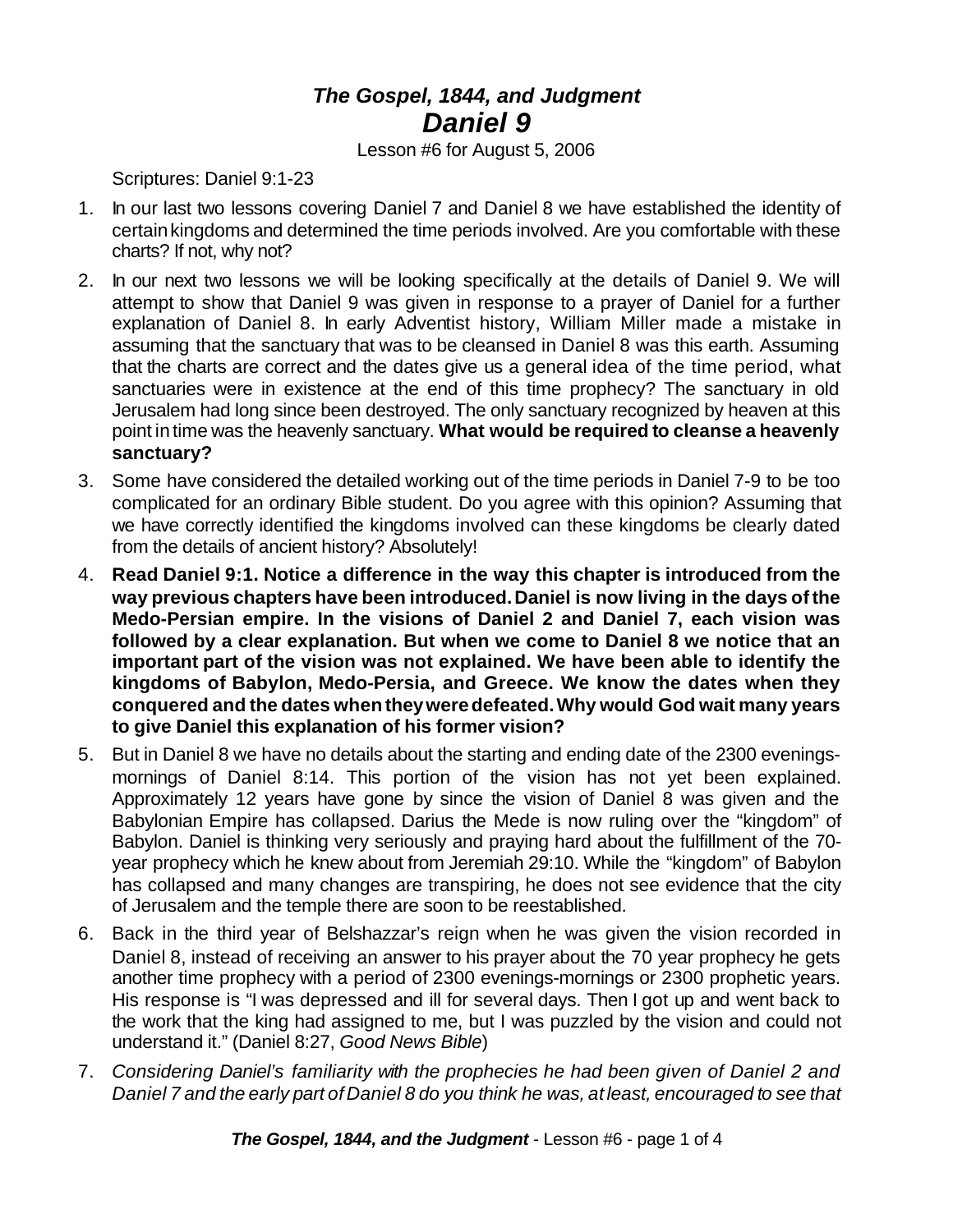## *God's prophecies were being fulfilled step-by-step?*

- 8. Since Jeremiah wrote in Jerusalem (and later was forced against his will to go with his secretary Baruch down into Egypt, see Jeremiah 43:1-7) and we have no evidence that he ever went to Babylon, how do you think Daniel became aware of his prophecy?
- 9. To Daniel it must have seemed that the restoration of Jerusalem was going to be delayed for a long time. **Was Daniel puzzled about the apparent lack of progress toward the restorationofJerusalem? Was he worried aboutthe 2300-prophetic-yearprophecy?**
- 10. Look at the prayer of Daniel in Daniel 9:3-19. What can we learn about prayer from this example?
- 11. In his prayer Daniel does several important things:
	- a. He clearly confesses his sins and the sins of his people. He identifies himself clearly with all Israelites in this prayer.
	- b. He reminds God of the powerful ways that he has dealt with their enemies in the past and delivered them from Egyptian captivity.
	- c. He admits that God has treated them very fairly, doing to them–even in his punishments–exactly what he predicted would happen if they disobeyed him.
	- d. Then Daniel shows his real friendship to God by turning to a theme that was familiar to Abraham, Moses and God's best friends down through the centuries. Read Daniel 9:16-19; compare Genesis 18:25; Exodus 32:11-14. **Daniel reminds God that Jerusalem and Judea are** *his people* **and** *his country* **that** *his name* **has been identified with their failures. He reminds God that other nations are despising him as well as the Israelites because of** *Israel's* **failures. In line with their understanding ofthe different"deities" that they knew about in theirtime,Danielsays, "Please, God, act so that these heathen nations will know that you are not just another idol 'god'.** *Remember this city and the country that bear your name. We know that you will do what is right. In order that everyone will know that you are God, do not delay! This city and these people are yours.***" (Daniel 9:19)**
- 12. Daniel recognizes from his study of Scripture that the most important issues in the great controversy involve a clear and correct understanding of God's character. At this point in history, God's name is being derided and smeared because of the misfortunes and misbehaviors of his people. **It is time for God to do something for his own name's sake.** How many of the other biblical heroes that we know about have reached this level of understanding of God?
- 13. **Review your own prayers. Do you pray primarily for personal needs and requests that will be of benefit to you, yourfamily,perhaps your church?** *How often have you prayed about God's reputation? How often have you lived your Christian life primarily for the purpose of better representing God's character and his kingdom to those around you?* **Paul suggests that the worst sin of all is misrepresenting the truth about God.** (Romans 1:18) **Do we ever do this? As individuals? As a church?**
- 14. As you review those who have prayed like this in the past, God never fails to respond. And so here we see when Daniel prays this prayer, Gabriel is sent a second time. Daniel recognized him and also recognized that he was the same one he had seen in the earlier vision. Gabriel does not waste time but states specifically "Daniel, I have come here to help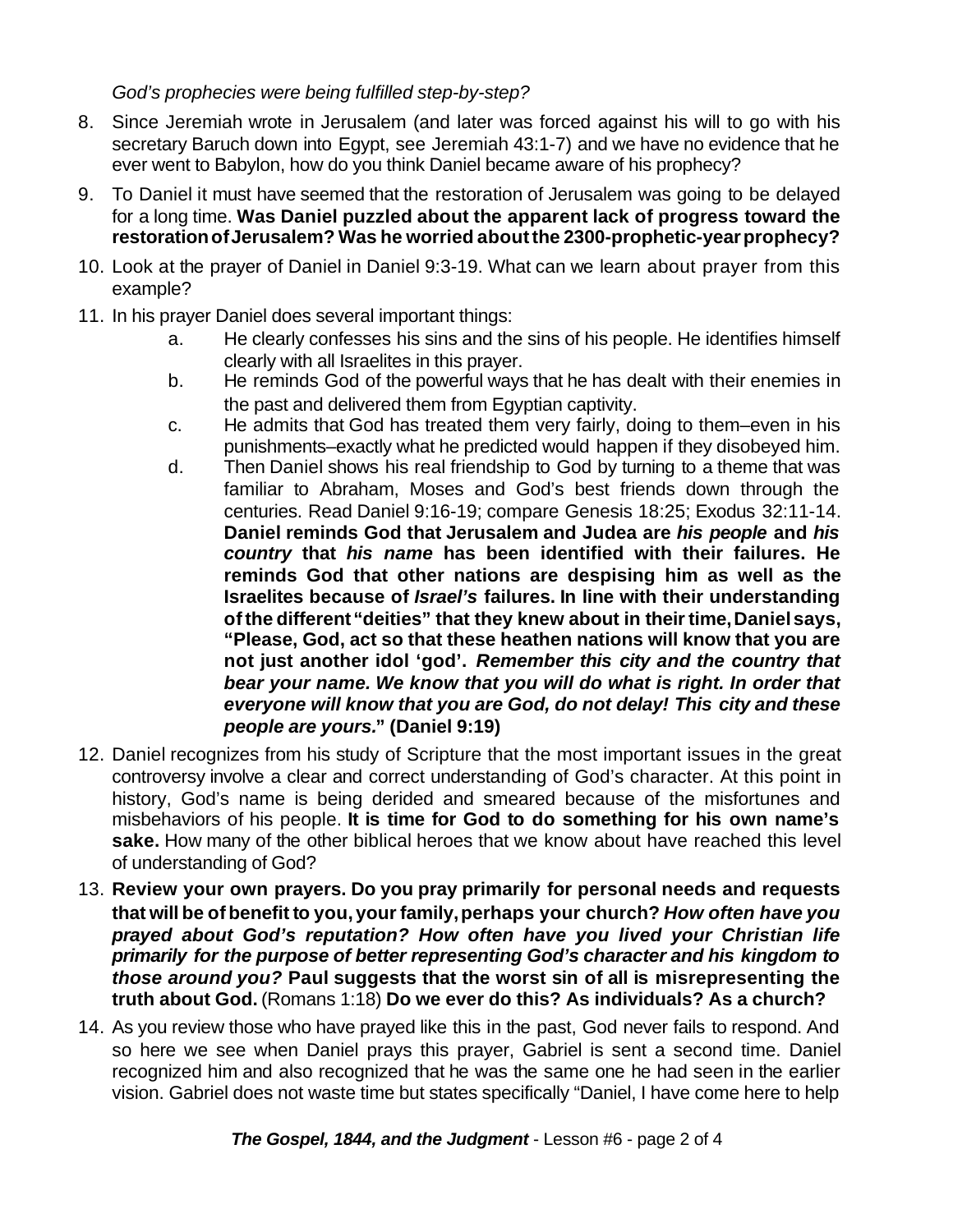you understand the prophecy." Then Gabriel urges Daniel to pay careful attention to his words.

- 15. The Hebrew of these passages links the lack of understanding at the end of Daniel 8 with the explanation and understanding that Daniel is given in Daniel 9:20-23. The same Hebrew word for understanding is used in both cases.
- 16. Review the material for Thursday, August 3. Notice that two different and distinct Hebrew words are used here to describe the two different parts of the vision. The overall vision is described as a *hazon*. This word is used on several occasions in the first verses of Daniel 8. (Daniel 8:1,2,15,17) But later when speaking specifically about the time prophecy of the 2300 evenings-mornings a different word is used for that part of the vision: *mareh*. (Daniel 8:16,26,27) It is significant to notice that when coming to the explanation in Daniel 9:21-23 only the explanation for the *mareh* is mentioned. Thus it is specifically pointed out that this explanation is regarding the 2300 days and not the entire vision of Daniel 8.
- 17. Daniel has been praying for the end of the 70 year prophecy given through Jeremiah. (Jeremiah 25:11,12; 29:10) Gabriel first puzzles him by giving a 2300 year prophecy. In Daniel 9 he is given a partial explanation of the parts not explained in Daniel 8. But later in Daniel 9 he's going to add to that challenge by giving him a 490 year prophecy. (Daniel 9:24)
- 18. **When Daniel prays to understand when the 70 years will be over so his people can go back to Jerusalem and restore a correct worship of God there, instead of telling Daniel that in two or three years they would be allowed to return, why did God give these two long-term time prophecies?** Read Daniel 9:24: "Seven times seventy years is the length of time God has set for freeing your people and your holy city from sin and evil." (*GNB*)
- 19. Review the stories of Ezra and Nehemiah. When the Jews were allowed to return to Jerusalem, did they correct all the errors and sins that had led them into captivity? The first conquest of Jerusalem by Nebuchadnezzar took place in 606 BC. The return of the first group of exiles under Zerubbabel was in 536 BC (70 years later). More than 80 years passed until the times of Ezra (457 BC) and Nehemiah (444 BC). Did the exiles apparently learn anything from their experiences? Was there any significant difference between the behavior of these exiles and the behavior of their ancestors just before the exile? If their behavior hadn't improved any as a result of the exile, why did God bother bringing them back to Jerusalem? If God knew they would reject and crucify his Son, why did he continue to work with them?
- 20. We have no record of what the Jews did about their religious practice during the time they were in captivity. (Except for Daniel and Ezekiel) Did they persist in their love of some of these heathen ceremonies? It is quite apparent from reading Ezra 9 & 10 and Nehemiah 5 & 13, that the people who returned to Jerusalem quickly returned to the same heathen practices that had been their downfall before the exile. (Compare Hosea 4:13,14) **So this return to Jerusalem, while it pleased some of the Jews, certainly did not qualify as "freeing your people and your holy city from sin and evil." (Daniel 9:24,** *GNB***) So, was God more interested in giving the people back a certain piece of real estate or seeing them freed from sin and evil? Or even protecting his own name/reputation/character? Whatwould benecessaryfor God to "free them from sin and evil"?**
- 21. Daniel, hoping that those who would return to Jerusalem would be as faithful as he had